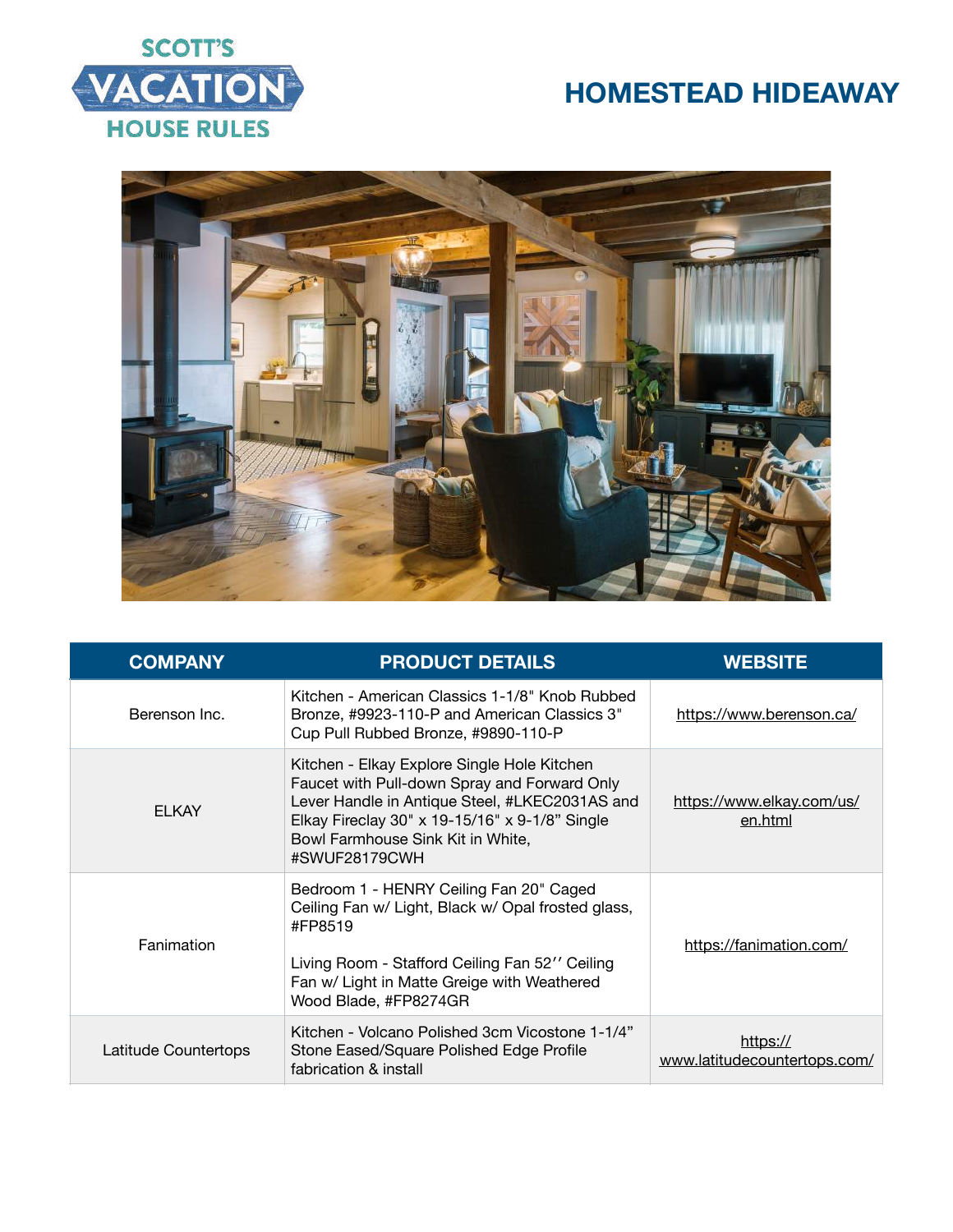



| <b>COMPANY</b>          | <b>PRODUCT DETAILS</b>                                                                                            | <b>WEBSITE</b>                                                                               |
|-------------------------|-------------------------------------------------------------------------------------------------------------------|----------------------------------------------------------------------------------------------|
|                         | Bathroom - Evolution Blanco Matte 3" x 6" White<br>Subway Tile, #EQUE030601M and Beehive Black<br>Hex 0.5" Mosaic |                                                                                              |
| ciot                    | Living Room Hearth- Lume Greige Lux 2.5" x 9.5",<br>#MARLU031002K.                                                | https://ciot.com/mississauga_en                                                              |
|                         | Kitchen & Woodstove - Sahn White Matt 4" x 4"<br>Artisan Tile, #HARSA040401K                                      |                                                                                              |
| <b>FloorPops</b>        | Bathroom - Comet Peel and Stick floor tiles 12" x<br>12"                                                          | https://www.wallpops.com/fp2480-<br>comet-peel-and-stick-floor-tiles-<br>by-floorpops/FP2480 |
| <b>Schluter Systems</b> | Bathroom - Complete Kerdi Waterproofing System                                                                    | https://www.schluter.ca/schluter-<br>ca/en CA/                                               |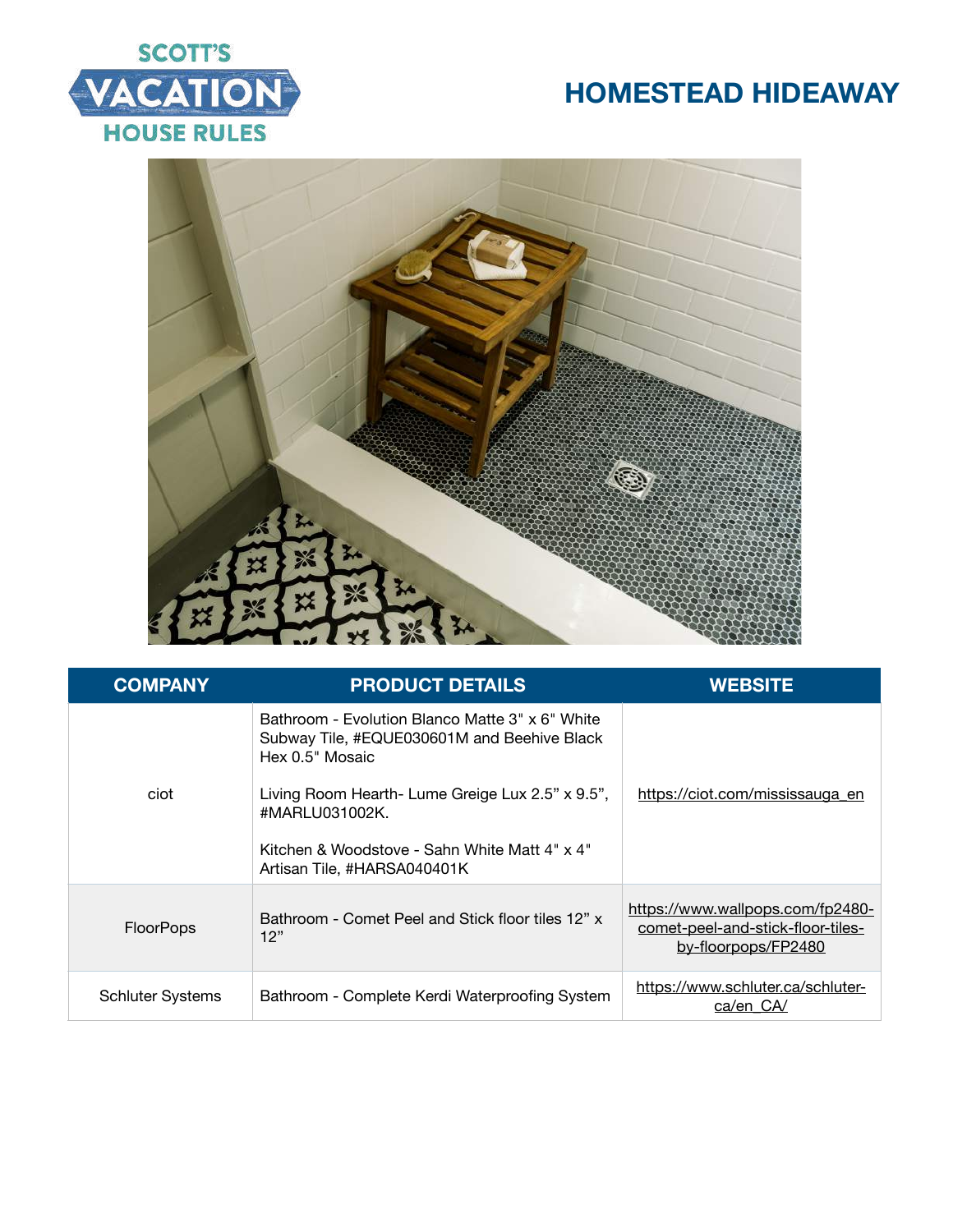



| <b>COMPANY</b>                  | <b>PRODUCT DETAILS</b>                                             | <b>WEBSITE</b>                               |
|---------------------------------|--------------------------------------------------------------------|----------------------------------------------|
| Kidde                           | Throughout - Smoke and co2 alarms                                  | https://www.kidde.com/fire-<br>safety/en/ca/ |
| PurParket                       | Bunkie & Loft - Element $7" \times 48" \times 3/16"$ in<br>Muskoka | https://www.purparket.com/                   |
| <b>Ram Board</b>                | Throughout-Temporary Floor Protection                              | https://www.ramboard.com/                    |
| Rockwool                        | Throughout - ComfortBatt R14, R22 Exterior Walls                   | https://www.rockwool.com/<br>north-america/  |
| SILK PLANT Home Decor<br>& More | Throughout - Artificial Plants                                     | https://<br>silkplantdecorandmore.ca/        |